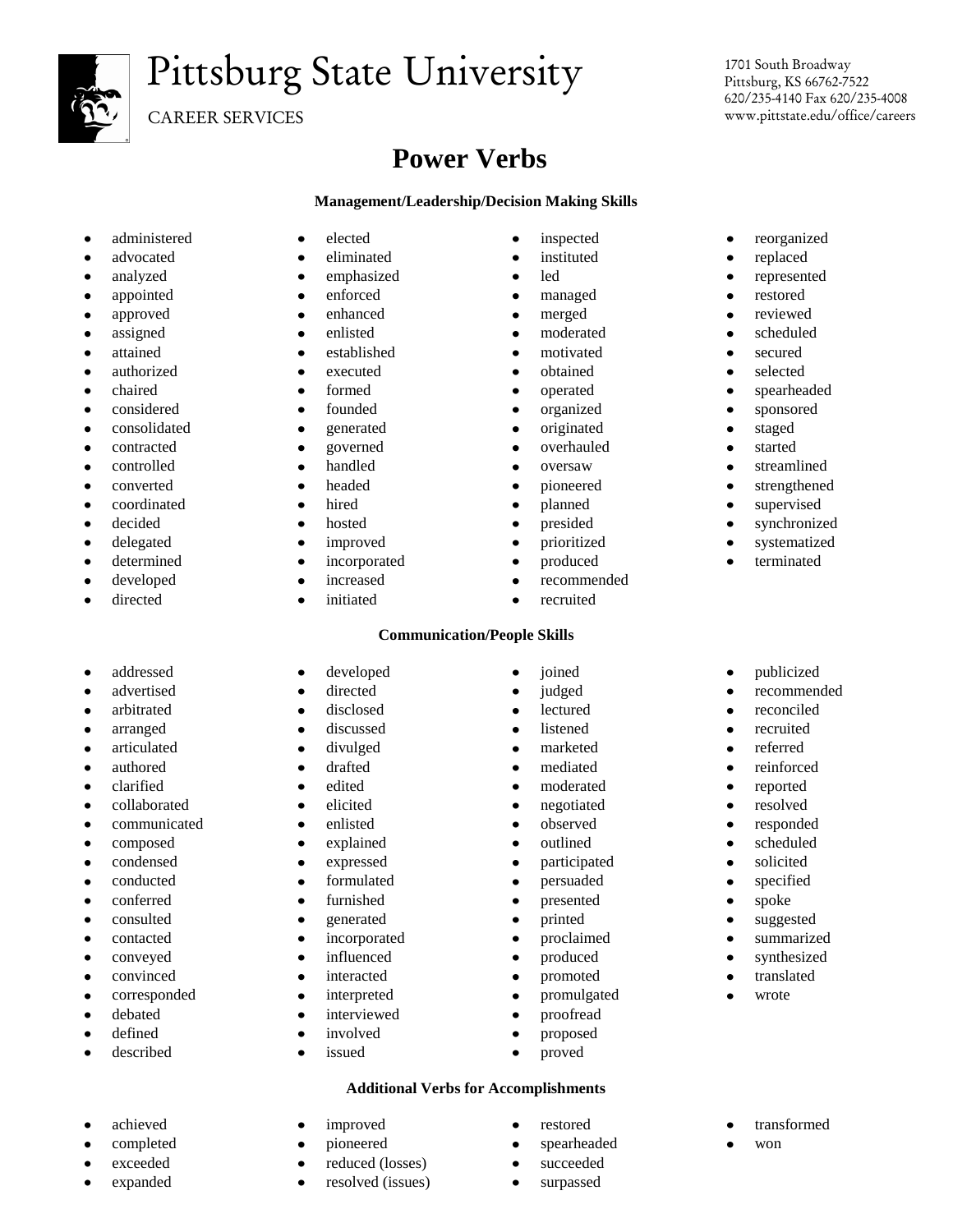### **Technical Skills**

- 
- 
- 
- 
- 
- 
- 
- conceptualized identified produced studied  $\bullet$
- 
- 
- 
- 
- 
- 
- determined led repaired trucked  $\bullet$
- $\bullet$
- 
- $\bullet$
- $\bullet$

 $\bullet$ 

 $\bullet$ 

 $\bullet$ 

- adapted edited edited observed revised
	-
- assembled established ordered serviced
	-
	-
	-
- computed fortified fortified processed started
	-
- conserved implemented programmed supplied
- constructed improved recommended surveyed
- converted initiated rectified tested
- customized inspected regulated tracked
	-
	-
	-
	-
- distributed modified researched
- drafted monitored reviewed
	- **Teaching Skills**
		-
- adapted critiqued individualized stimulated
- advised developed informed taught
	-
	-
	-
- communicated facilitated planned
- conducted focused scouted
- coordinated · guided · set goals

### **Financial Data Skills**

- -
	-
	-
	-
	-
- audited defined planned
- balanced determined prepared
- budgeted developed programmed

### **Health/Science/Medical**

- 
- administered demonstrated geared operated operated operated operated operated oriented oriented  $\alpha$
- alleviated developed guided oriented
- allocated discovered identified prepared
- attended dispensed implemented produced collaborated • disseminated • initiated • ran
	-
- compared drafted labeled labeled received
- conferred encouraged leveraged recorded consulted fielded monitored requisitioned
	-
- contribute filled motivated specialized
- 
- applied engineered operated scrutinized
	-
- assessed evaluated evaluated outlined solved
- built **a specialized out** fabricated **out** specialized **out** specialized **out** specialized
- calculated formatted printed standardized
	-
	-
	-
	-
	-
	-
- debugged installed remodeled translated
- designed interpreted renovated transported
	-
- developed maintained replaced upgraded
- diagnosed manufactured restored utilized
	-
	-
- articulated encouraged instilled tested
- chaired ensured instructed trained
- clarified evaluated evaluated motivated transmitted
- coached explained explained persuaded tutored
- adjusted calculated calculated estimated projected
- administered compiled forecasted qualified
- allocated **a** computed **a** managed **a** reconciled
- analyzed conserved marketed reduced
- appraised corrected measured researched
- assessed correlated monitored retrieved
- acted dealt dealt functioned observed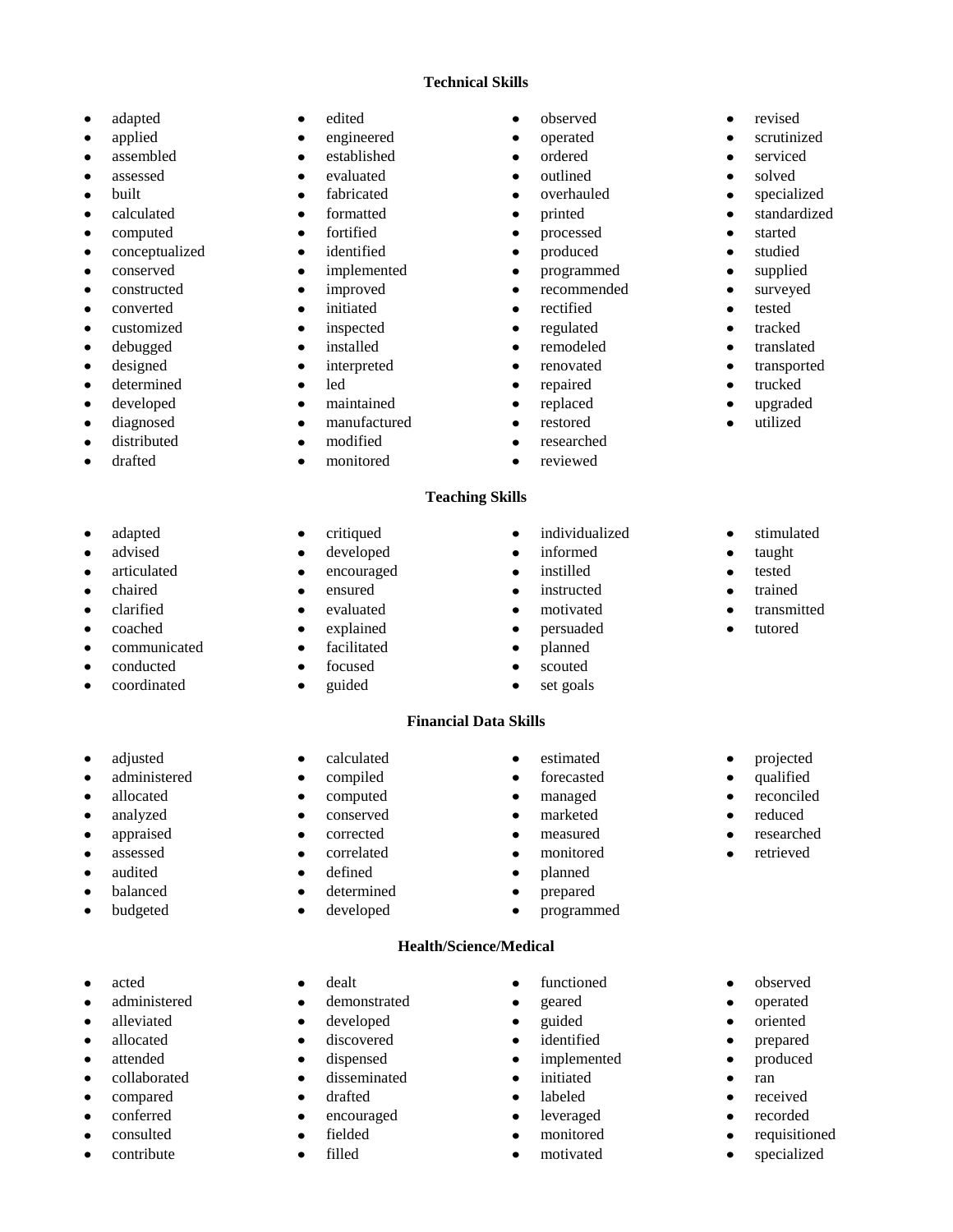### **Artistic/Creative/Innovative Skills**

- 
- 
- 
- 
- 
- 
- choreographed entertained modeled tailored tailored
- 
- 
- 
- conceptualized formulated performed  $\bullet$
- condensed founded founded photographed
- $\bullet$

 $\bullet$ 

 $\bullet$ 

 $\bullet$ 

- accessorized customized illustrated produced
- achieved designed initiated revised
- acted developed instituted revolutionized
- authorized directed introduced sculpted
- began **e** displayed **e** invented **e** shaped
- built drew drew investigated solved
	-
- combined established modified wove
- composed fashioned fashioned modeled wrote
- conceived featured featured originated
	-
	-
- created generated planned
- 
- 
- 
- 
- 
- 
- 
- 
- 
- 
- 
- 

### **Helping/Counseling/Mediating Skills**

- adapted comforted familiarized provided
- advocated contributed fostered feferred feferred
- aided cooperated furthered rehabilitated
- answered counseled guided represented
- arranged demonstrated helped resolved
- assessed diagnosed diagnosed instilled settled
- assisted educated insured simplified
	-
	-
	-
	-

### **Organization/Administrative/Detail Skills**

- approved facilitated prepared secured
	-
	-
	-
	-
	-
	-
	-
	-
	-
	-
	-
- disseminated operated couted routed verified
- distributed ordered scheduled
- edited organized screened
- executed planned scrutinized

### **Selling/Convincing Skills**

- arbitrated lobbied persuaded secured
- campaigned logged promoted settled
- convinced marketed publicized sold
- closed mediated raised solicited
- demonstrated **a** motivated **a** motivated **a** recommended **a** updated
- dispatched negotiated recruited volunteered
- dissuaded participated resolved
- 
- 
- 
- 
- 
- -
- attended encouraged intervened supplied
- cared for **example and supported and supported supported supported supported supported**
- clarified expedited motivated motivated tutored
- coached facilitated prevented volunteered
	-
	-
- arranged filed prioritized served
- ascertained formalized processed set up
- catalogued generated produced shipped
- categorized handled provided solicited
- charted implemented purchased standardized
- coded incorporated recorded streamlined
- collected inspected inspected reorganized submitted
- compiled logged reserved supplied
- coordinated maintained resolved systematized
- corrected monitored responded updated
- corresponded obtained reviewed validated